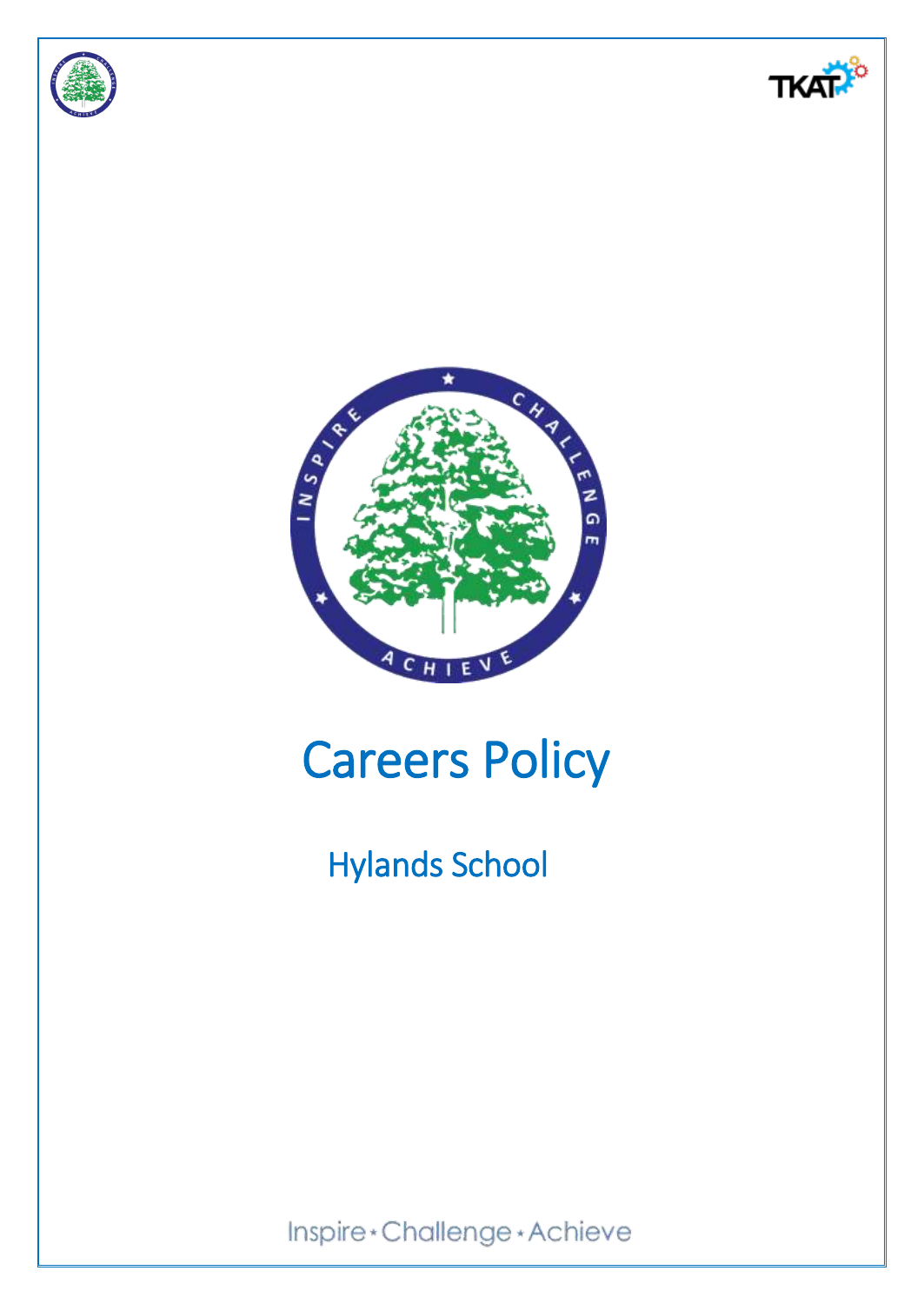



## **Principles**

Hylands School was built to serve the community in which it is placed. Accordingly, we are a comprehensive, community school with a clearly defined catchment area and cater for pupils of all abilities.

## **Introduction**

This policy is designed to incorporate:

- To challenge and inspire every individual to achieve their best
- ▶ To cultivate a stimulating environment where everyone feels valued and success is celebrated
- ▶ To work collaboratively to ensure high standards of behaviour, teaching and learning across the school
- ▶ To provide a range of opportunities so that all students can achieve their full academic potential

## Purpose

The school is committed to providing a planned programme of careers education for all students in Years 7 to 13. Offering impartial information, advice and guidance (IAG).

The school endeavours to follow the Careers guidance and inspiration in schools (DFE-00542- 2014 and 00111-2015) and other relevant guidance from the DfES, QCA and Ofsted.

The school follows the Gatsby Benchmarks and uses this as our key indicator to meet the statutory requirements with the intention of fulfilling all aspects by 2020.

## **Guidelines**

All of our students are entitled to impartial information, advice and guidance (IAG). This is essential to enable our students to both enjoy and achieve economic well-being. Our students need a planned programme of activities to help them make 14-19 choices that are right for them and to be able to manage their careers throughout their lives.

Schools and Academies have a statutory duty to provide impartial careers advice, information and guidance in Years 8-13 (Education Act 2011 Education Regulations).

## Inspire \* Challenge \* Achieve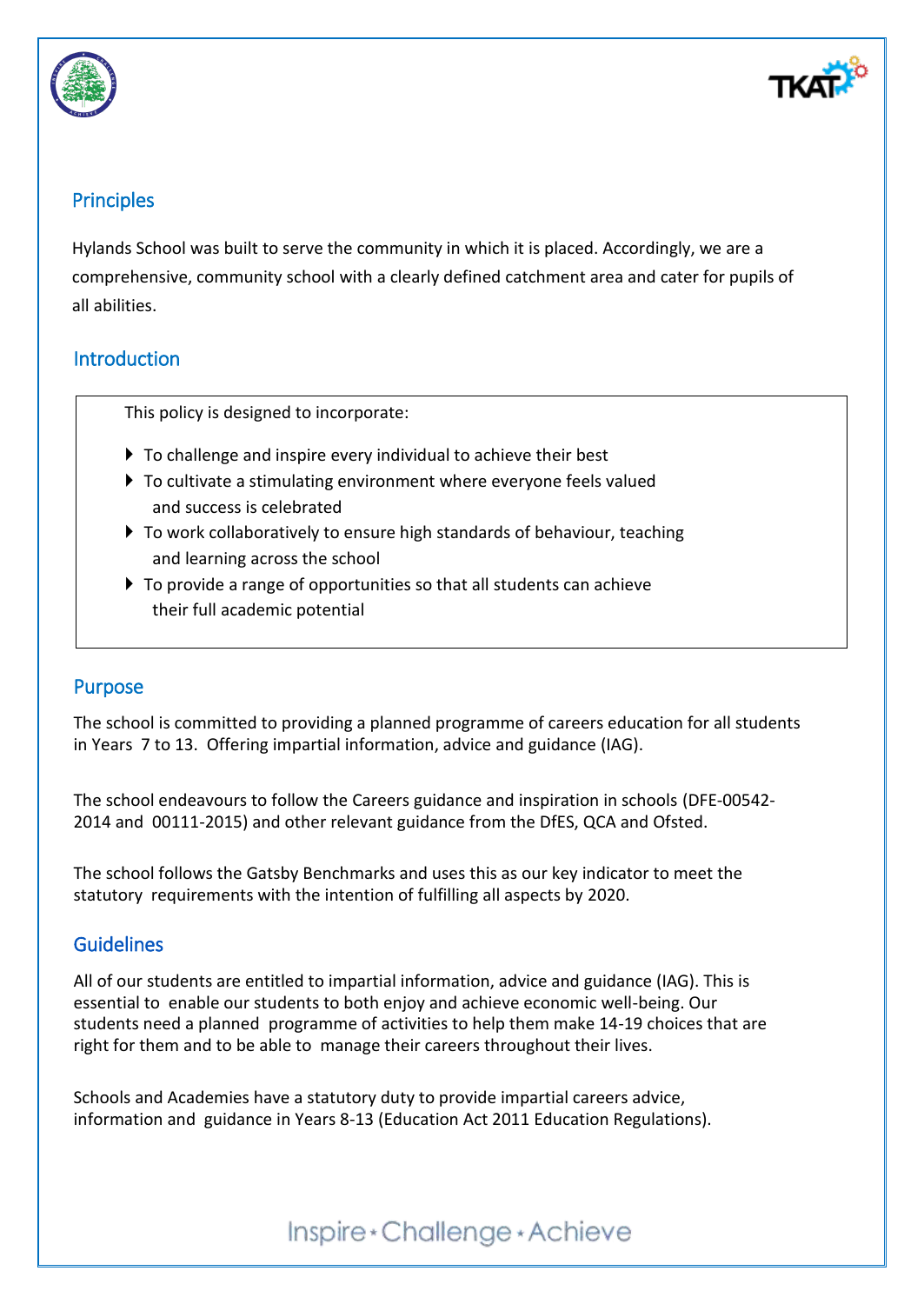



All staff have a duty to play their part in students' progress through the careers curriculum, for example:  $\bullet$  Form tutors monitoring the academic progress of their tutee's;  $\bullet$  Subject teachers linking their curriculum subject to careers and ensuring students realise what skills their subject is promoting, as well as the opportunities a qualification in a subject can provide;  $\bullet$  A teacher delivering careers education via PSHE; • Coordinating or enabling work experience; • Providing a reference for someone's job application; • Monitoring progress and conducting one to one interviews to ensure students are on track and assisting them with post-16 or post-18 applications such as UCAS, apprenticeships or employment; • Senior managers ensuring a wholeschool focus on careers education and supporting CEIAG development; • Coordinating CPD to ensure all relevant staff are trained appropriately with regards to careers.

Careers information is available in the Learning Resource Centre. This is maintained by the Careers Co-ordinator. This external, independent advisor who visits school weekly is level 6 qualified and our service level agreement dictates that her training is kept up to date. Directions who provide out independent advisor are Matrix accredited, this supports our the requirements of independent CEIAG services.

#### Aims and Objectives

The CEIAG programme is designed to meet the needs of all our students. It is differentiated and personalised to ensure progression through activities that are appropriate to students' stages of career learning, planning and development.

Students are entitled to careers education, advice and guidance that meet professional standards of practice and are person-centred, impartial and confidential. It will be integrated into students' experience of the whole curriculum and be based on a partnership with students and their parents or carers. The programme will promote equality of opportunity, inclusion and antiracism.

## **Curriculum**

The CEAIG programme includes careers education sessions through the curriculum via planned lesson time, career guidance activities including group work and individual interviews, information and research activities. Our students have access to the Learning Resource Centre where they are able to use a variety of media to research careers.

Work-related learning (including one-week work experience), support the delivery of CEAIG at Key Stage 5. Work experience preparation and follow-up is facilitated through the curriculum during, tutor periods and other appropriate areas of the curriculum.

Our links are constantly being both developed and strengthened. Links currently exist with our IAG Consortium of local Careers Co-ordinators,14-19 partners; parents and carers, governors, local employers and advisory staff.

## Inspire \* Challenge \* Achieve